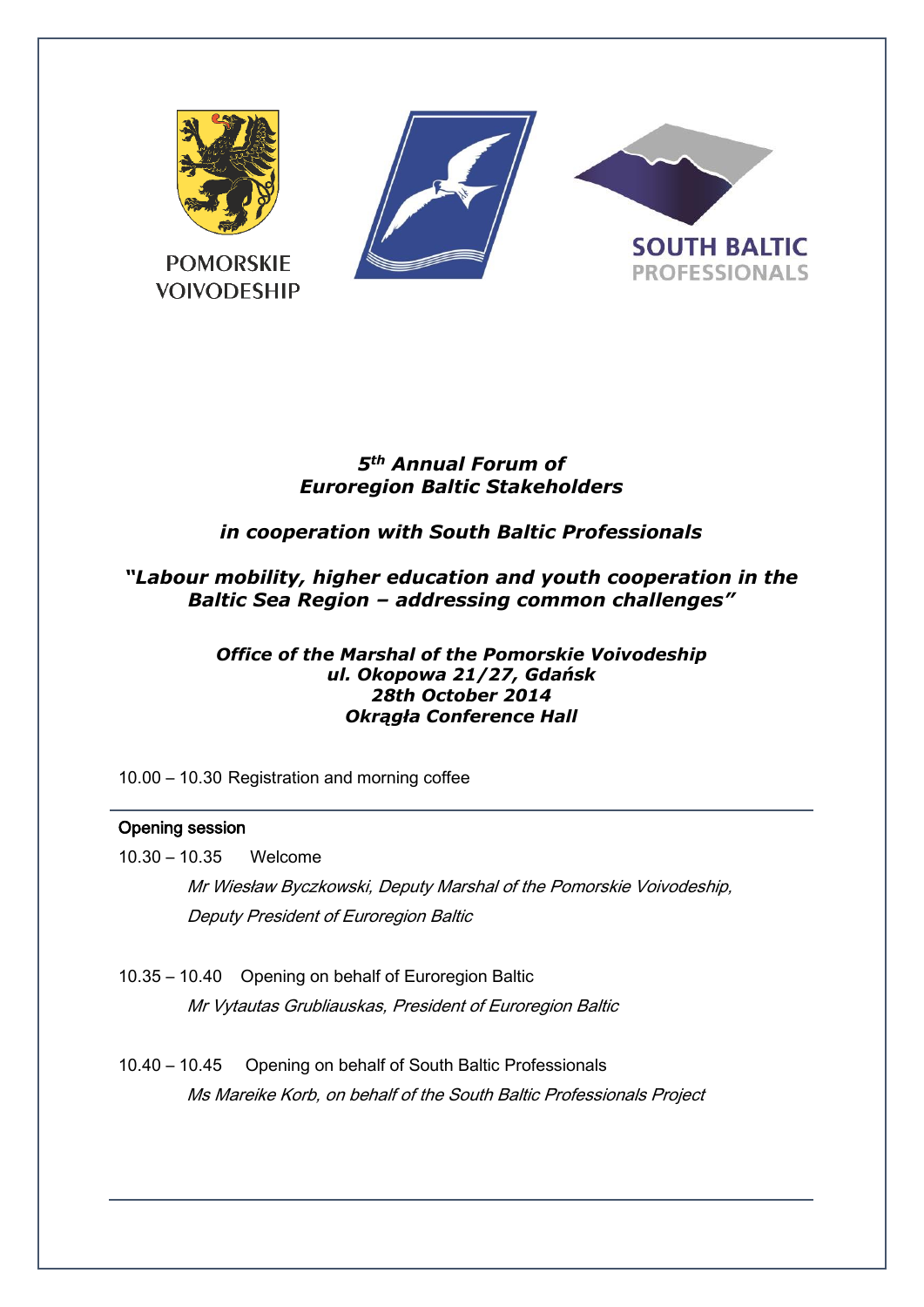#### Keynotes

|  | 10.45 – 11.00 Cooperation within EU Strategy for the Baltic Sea Region and |
|--|----------------------------------------------------------------------------|
|  | preparations for Polish Presidency at the Council of Baltic Sea States     |
|  | Ms Kamila Wojsznis, European Policy Department, Ministry of Foreign        |
|  | Affairs of Republic of Poland                                              |

- 11.00 11.30 Municipality of Gdynia Partner in South Baltic Professionals project. Levers and barriers to geographical mobility. Ms Małgorzata Dehmel-Gomerska, City Hall of Gdynia
- 11.30 11.45 Drawing the future South Baltic Programme 2014-2020 Mr Igor Kaniecki, Joint Technical Secretariat, South Baltic Cross-border Cooperation Programme
- 11.45 12.00 Discussion

12.00 – 13.30 Lunch break

#### Parallel workshops

13.30 – 15.00

# Workshop I

#### Okrągła Conference Hall

# Creating a stable network and interactions among stakeholders involved in labour mobility Moderator:

Mr Johnny Winther Holbech, Regional Municipality of Bornholm

Rapporteurs:

1. Ms Dominika Butkiewicz, Joint Technical Secretariat, South Baltic Cross-border Cooperation Programme

Results of educational and labour mobility projects within the current South Baltic Programme and overview of new cooperation possibilities with respect to labour mobility in the upcoming Programme.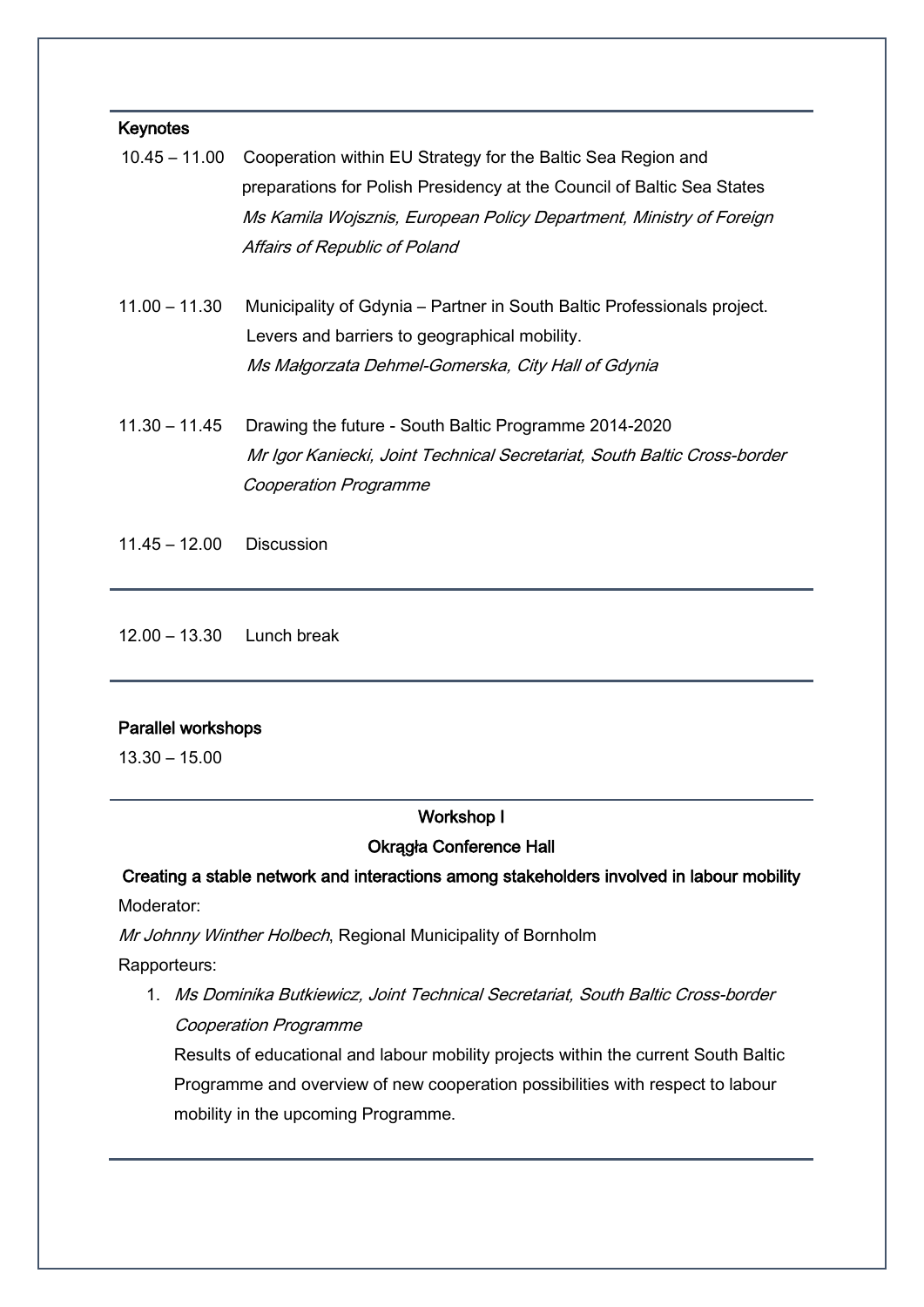- 2. Ms Mareike Korb, on behalf of South Baltic Professionals Project, Presentation of Action Plan and recommendations on labour mobility
- 3. Ms Mirosława Kaniszewska, Solidarność Trade Union, Baltic Sea Labour Forum Baltic Sea Labour Forum (BSLF) – information

### Workshop II

### Room 133c

### Internationalisation of universities and mobility tools

Moderator: Prof. Jacek Bigda, Medical University of Gdańsk

- 1. Prof. Kazimierz Musiał, Deputy Director, Institute of Scandinavian Studies and Applied Linguistics, University of Gdańsk Internationalisation of universities in the BSR: Reasons, means and challenges for making it work
- 2. Prof. Artūras Razinkovas-Baziukas, Lead Researcher, Head of the Council, Klaipeda University Marine Science & Technolgy Centre Internationalisation of Klaipeda University

# Workshop III

## Herbowa Hall

# Youth Cooperation in the Baltic Sea Region

Moderator: Ms Agnieszka Mróz, Morena Association Rapporteurs:

- 1. Ms Akko Karlsson, Mr Jan Martinsson, Regional Council in Kalmar County Strategic Youth Policy in EuroRegion Baltic (SYPERB) – presentation of the project
- 2. Ms Małgorzata Ludwiczek, Europe-Direct Szczecin, BSSSC Working Group on Youth Policy Coordinator Youth Cooperation in BSSSC – good practice from West Pomerania
- 3. Mr Niels Chresten Andersen, Regional Municipality of Bornholm

15.00 – 15.15 Coffee break